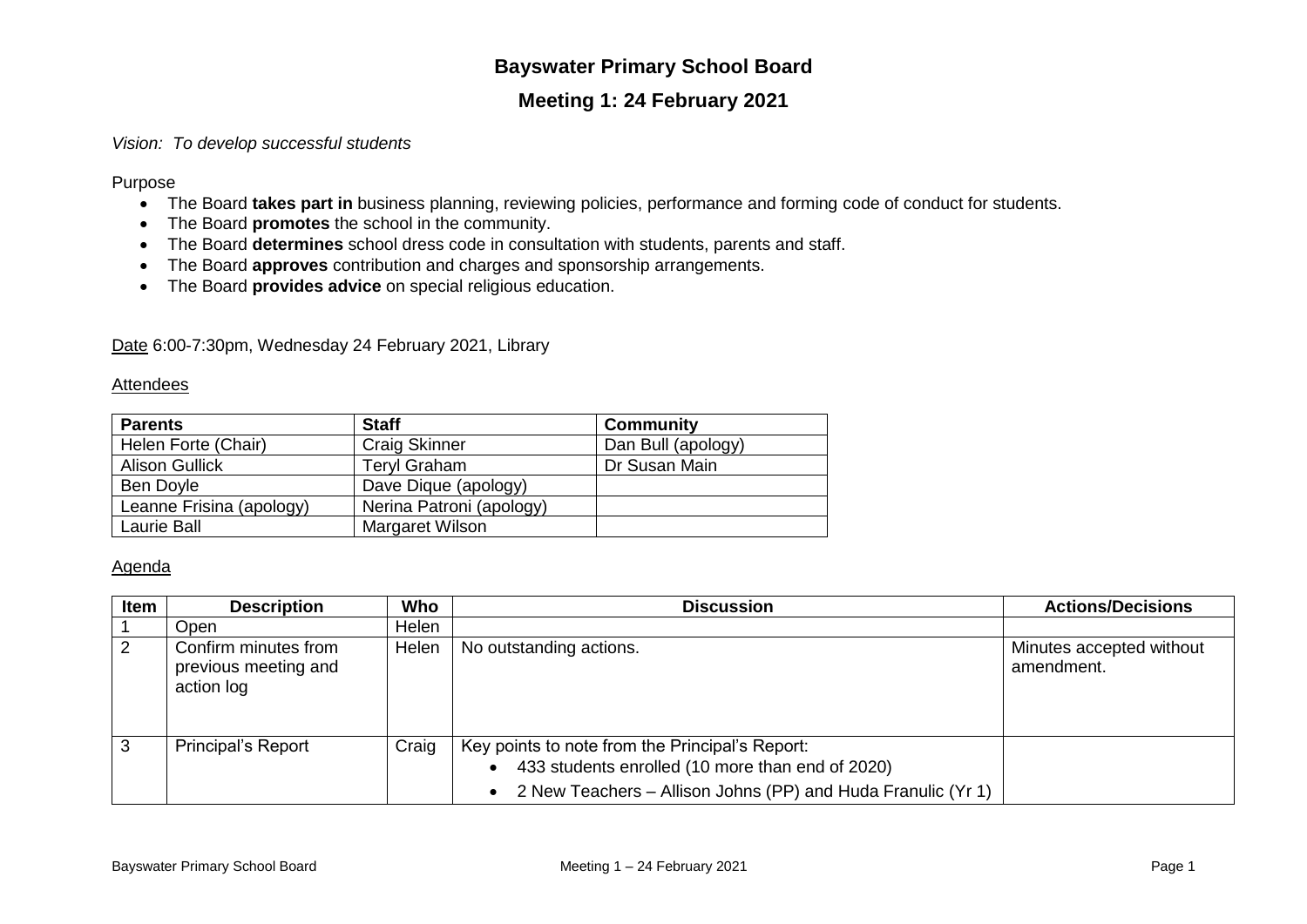|                          |                       |       | Returning teachers - Anita Burge and Lorna Naughton<br>$\bullet$<br>Audio Visual Equipment in Undercover area installed however<br>$\bullet$<br>wireless not connecting<br>Solar Panels - delays with Alinta Gas in progressing<br>installation<br>New uniforms - acknowledged the efforts of Nell Gray to get<br>uniforms released before term started<br>Chaplain time increased to one day a week - Monday<br>School Psychologist time increased - 2 days a week -<br>Wednesday and Thursday. Psychologist running lunchtime<br>activities – mindfulness and wellness based<br>Budget – looking at increased Tier 3 support for students<br>$\bullet$<br>based on current budget position<br>Introductory class meetings - on average 50% attendance<br>Third Party Providers - new Departmental condition requiring<br>consent from parents for digital systems/applications. This<br>requirement could affect how classroom programs are run<br>given delays in gaining parental consent.<br>Craig will provide more information to parents to achieve<br>increased levels of consent<br>Helen offered for Board to write a letter to DoE if beneficial<br>ABC Radio visited today (24-2-2021) to do a story related to<br>$\bullet$<br>'Hidden Gems' which featured our school bell<br>Factions – students know their new factions. No response<br>from parents/community to the naming of factions by colour |                                                              |
|--------------------------|-----------------------|-------|---------------------------------------------------------------------------------------------------------------------------------------------------------------------------------------------------------------------------------------------------------------------------------------------------------------------------------------------------------------------------------------------------------------------------------------------------------------------------------------------------------------------------------------------------------------------------------------------------------------------------------------------------------------------------------------------------------------------------------------------------------------------------------------------------------------------------------------------------------------------------------------------------------------------------------------------------------------------------------------------------------------------------------------------------------------------------------------------------------------------------------------------------------------------------------------------------------------------------------------------------------------------------------------------------------------------------------------------------------------------------------------------------------------------|--------------------------------------------------------------|
| $\overline{\mathcal{A}}$ | Update on 2021 Budget | Craig | Craig provided a high level overview of the budget taken from the<br>census, dated 8-2-2021. It was noted that the majority of the budget<br>is allocated to salaries. In addition, we are spending more money on<br>special needs than we receive. The Board discussed alternative<br>funding mechanisms/opportunities available to the School to ensure                                                                                                                                                                                                                                                                                                                                                                                                                                                                                                                                                                                                                                                                                                                                                                                                                                                                                                                                                                                                                                                           | Action 1.1: Present final<br>Budget 2021 at next<br>meeting. |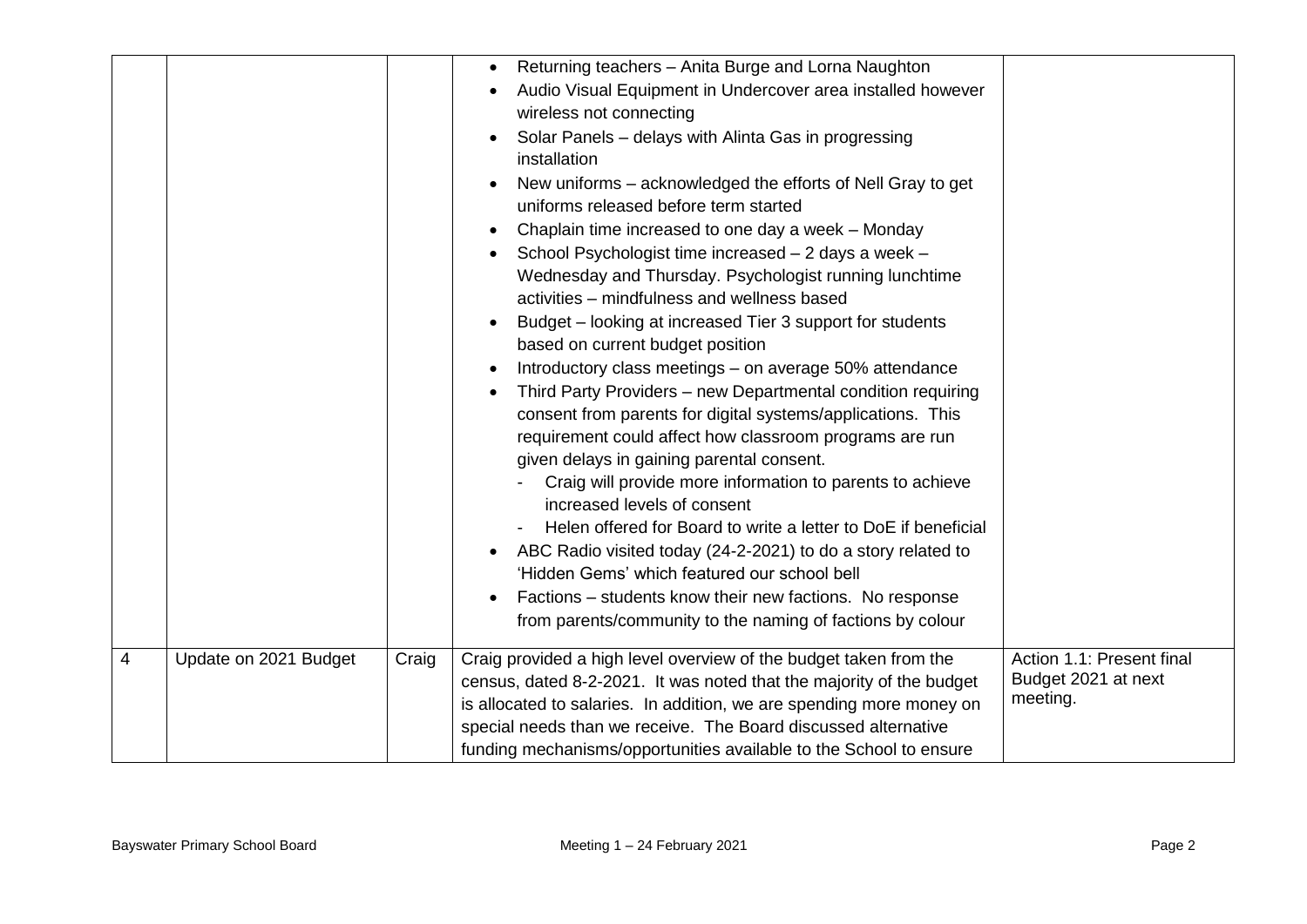| 5 | <b>Revision to School</b><br>Development Days 2021                        | Craig | the appropriate level of support is provided within a constrained<br>budget.<br>The budget will be presented at the next Board meeting once it has<br>been reviewed by the School Finance Committee.<br>The Board also noted potential funding commitments made through<br>the State Government Election campaign.<br>The Board ratified the decision reached by members since the last<br>meeting to change the school development day from 4 June to 8 June.                                                                                                                                                                                                                                                                                                                                                                                                                                                                                                                                                                                          | Minuted decision on<br>changing school |
|---|---------------------------------------------------------------------------|-------|---------------------------------------------------------------------------------------------------------------------------------------------------------------------------------------------------------------------------------------------------------------------------------------------------------------------------------------------------------------------------------------------------------------------------------------------------------------------------------------------------------------------------------------------------------------------------------------------------------------------------------------------------------------------------------------------------------------------------------------------------------------------------------------------------------------------------------------------------------------------------------------------------------------------------------------------------------------------------------------------------------------------------------------------------------|----------------------------------------|
|   |                                                                           |       |                                                                                                                                                                                                                                                                                                                                                                                                                                                                                                                                                                                                                                                                                                                                                                                                                                                                                                                                                                                                                                                         | development day in June<br>2021        |
| 6 | Overview of staff<br>professional development<br>on "Science of Learning" | Craig | Craig and Margaret provided an overview of the Science of Learning<br>Conference attended by 20 staff during the summer holidays. On<br>completion of the conference staff have held feedback sessions,<br>reflecting on what we do well and where to from here. Some key<br>takeaways from the conference are:<br>> Harrisdale SHS - Principal - Leila Botham - High<br>Impact Pedagogy (truly evidence based) - trust the<br>process (give it time) - evidence based explicit<br>instruction<br>$\triangleright$ Louisa Moats - Structured Literacy<br>$\triangleright$ Dr. Helen ? – Trauma Informed Practice<br>Natalie Campbell and Jasmyn Hall - Supporting<br>➤<br>Comprehension<br>> Simmone Pogorzelski – Decodable Readers (Dr. Susan<br>Main's student)<br>$\triangleright$ Explicit Instruction Maths Lessons - Junior Primary<br>$\triangleright$ Lorraine Hammond – Science of Reading – How the<br>brain learns reading evidence based. "Trust the<br>Science - NOT the Movement"<br><b>Establishing a Positive Learning Environment</b> |                                        |